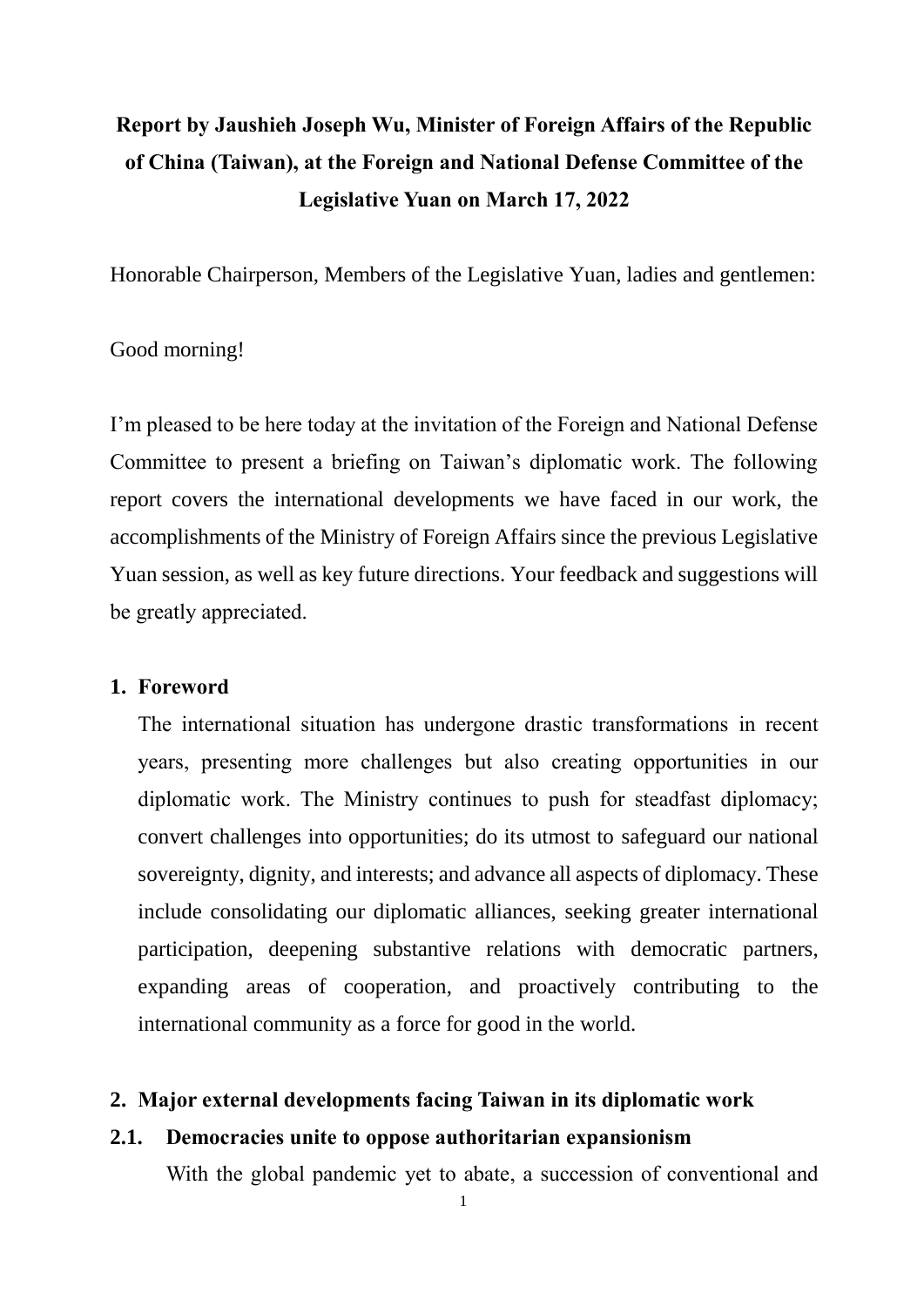nonconventional threats have arisen. Russia's invasion of Ukraine has not only caused a major humanitarian crisis in Ukraine and Europe, but has also affected the security of all democratic partners and posed a challenge to our beliefs. Nevertheless, we are deeply aware that appeasement will not bring peace. Democratic countries cannot be bystanders. Only by working together in solidarity to defend our shared values can we ensure peace and stability in the region and the world. As an indispensable member of the democratic community, Taiwan will cooperate with other democratic partners to safeguard regional peace and stability and curb authoritarian expansionism.

# **2.2. Indo-Pacific remains globally strategic region; China regarded as the greatest security challenge**

Last year, the Quadrilateral Security Dialogue (QUAD) was rebooted; a trilateral security partnership between Australia, the United Kingdom, and the United States (AUKUS) was formed; and the United States withdrew from Afghanistan. In recent months, the Russia-Ukraine conflict has escalated; the United States, Japan, and the Republic of Korea held a trilateral ministerial meeting; the QUAD leaders held a meeting; the United States released its Indo-Pacific Strategy; and US Secretary of State Antony Blinken visited countries in the Asia-Pacific region. These events show that the Indo-Pacific remains a globally strategic hot spot and that China is still viewed as the greatest challenge. Focal international issues such as US-China rivalry, Taiwan Strait security, provocative action in the South China Sea, the China-India border dispute, the Australia-China discord, and wolfwarrior diplomacy are all linked to China.

# **2.3. China's continuous suppression of Taiwan internationally**

The biggest challenge for Taiwan's diplomacy continues to be suppression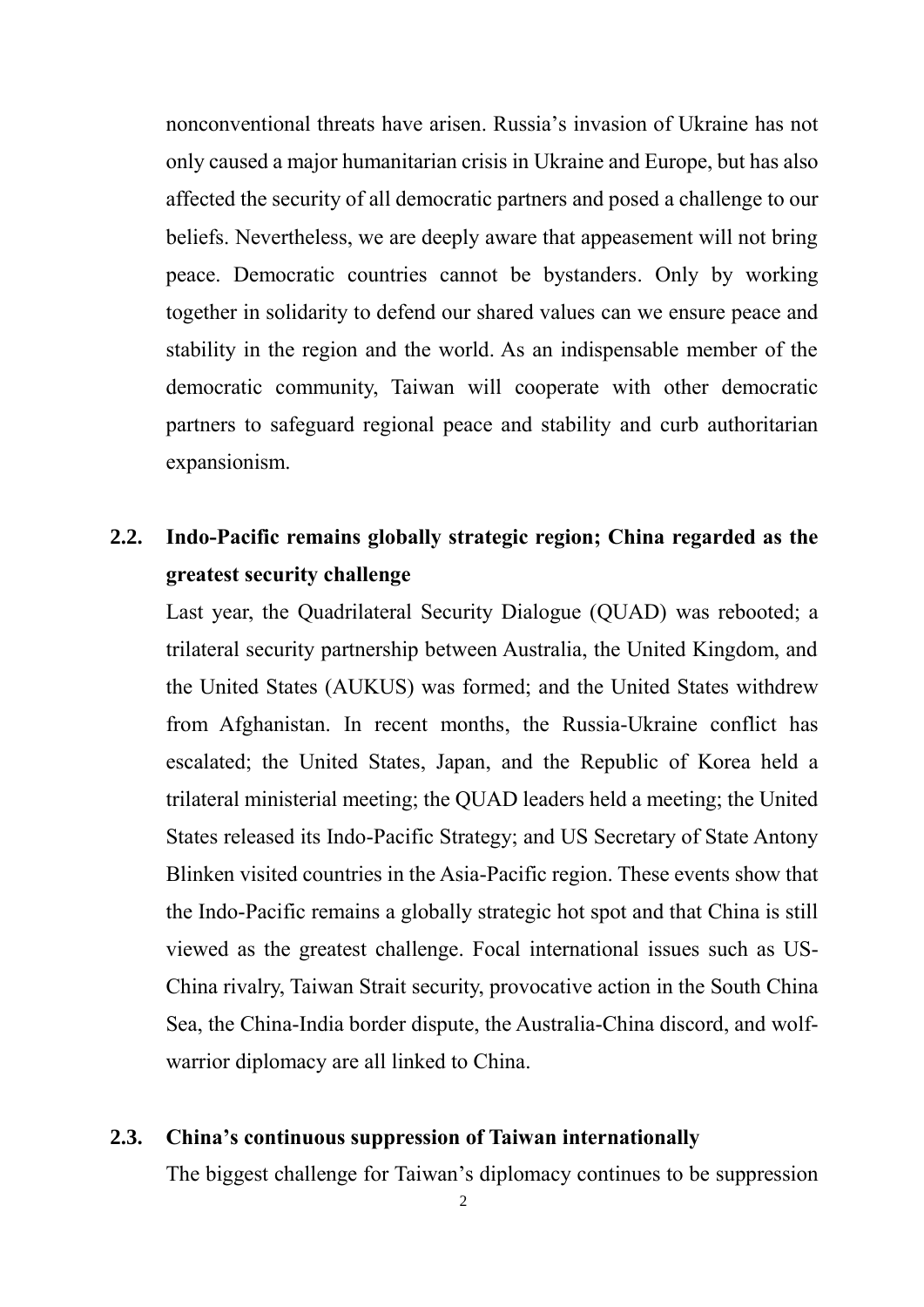and coercion by China in the international arena. In recent years, China has ramped up its rhetorical and military intimidation. It regularly sends military aircraft and vessels into areas around Taiwan and strongly suppresses our international participation. As well as luring diplomatic allies to switch sides, China pressures other countries not to develop bilateral relations with Taiwan or limit the level of exchanges. China excludes Taiwan from the UN system and other international organizations and even diminishes the status and rights of Taiwanese civil society organizations in sports, academia, and other fields. However, these multiple diplomatic challenges only increase our resolve to engage with the international community.

# **2.4. Security across the Taiwan Strait has received more attention, highlighting Taiwan's geopolitical importance**

Through its malign actions targeting Taiwan, China not only unilaterally disrupts the status quo of stability across the Taiwan Strait but also severely threatens the peace and stability of the Indo-Pacific. In recent years, the importance of cross-strait peace has been reiterated at international events including QUAD, US-Japan, US-EU, EU-Japan, and G7 summits; the Japan-Australia, France-Australia, and UK-Australia 2+2 ministerial meetings; and the Australia-US Ministerial Consultations (AUSMIN). Last year, Taiwan was invited to participate in international democratic events, such as the US Summit for Democracy. This underscores the fact that security across the Taiwan Strait is a focus of international concern. Although we cannot draw direct parallels between Taiwan and Ukraine, the Russia-Ukraine war has increased international discussion on China's ambitions toward Taiwan, once again demonstrating Taiwan's unique strategic position. Taiwan stands on the front line of defense against Chinese authoritarianism. The survival of democratic Taiwan is integral to maintaining a free world. Taiwan's importance in terms of democratic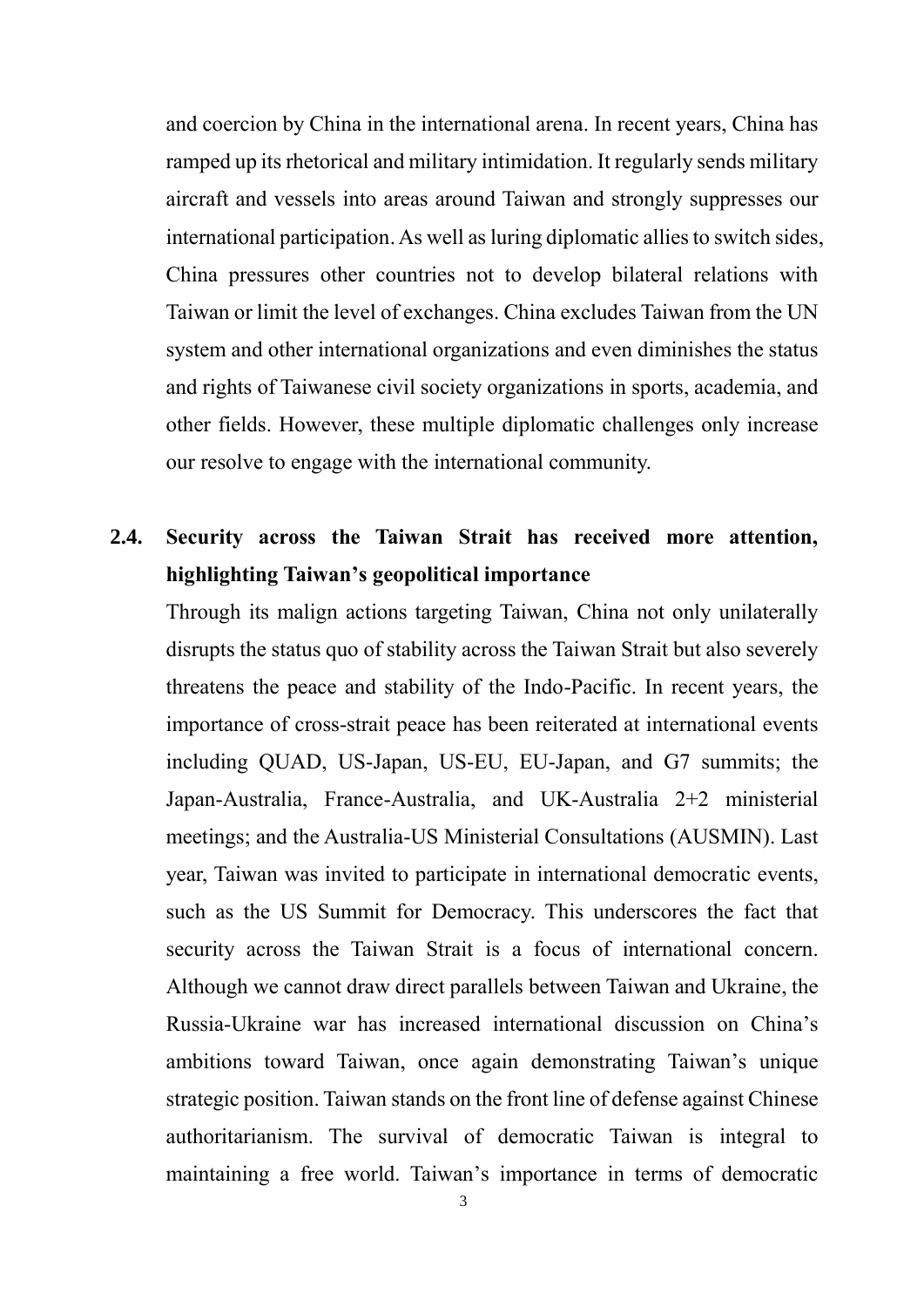values, military strategy, and technological and economic security is clearer than ever.

# **2.5. Taiwan continues to expand international virtuous cycle and garner greater support**

As a responsible member of the international community, Taiwan has made concrete contributions to the defense of universal values, preservation of regional peace and stability, antipandemic cooperation, climate change alleviation, sustainable development, good governance, global supply chain security, disaster relief, and women's empowerment. This has brought Taiwan increased international backing and assistance, with more countries voicing support for Taiwan in the international arena. Japan, the United States, and multiple European countries donated COVID-19 vaccines to Taiwan last year. In turn, Taiwan showed its humanitarian spirit this year by donating supplies and sending medical teams to Palau to assist antipandemic efforts. We also donated vaccines to Somaliland, Saint Vincent and the Grenadines, and Saint Lucia. The Ministry recently created a special account to collect donations from the public for Ukraine. Donations have already exceeded NT\$600 million. In addition, a first batch of 27 tons of medical supplies arrived in Poland in early March to be handed to Ukraine. The Ministry also set up an in-kind donation drive to send supplies to European nations taking in Ukrainian refugees. We hope this virtuous cycle will continue.

# **3. Major accomplishments in steadfast diplomacy since the last Legislative Yuan session**

# **3.1. Stable and cordial ties with diplomatic allies**

Taiwan highly values the cordial ties it enjoys with its diplomatic allies and continues to arrange exchanges and mutual visits by high-level officials,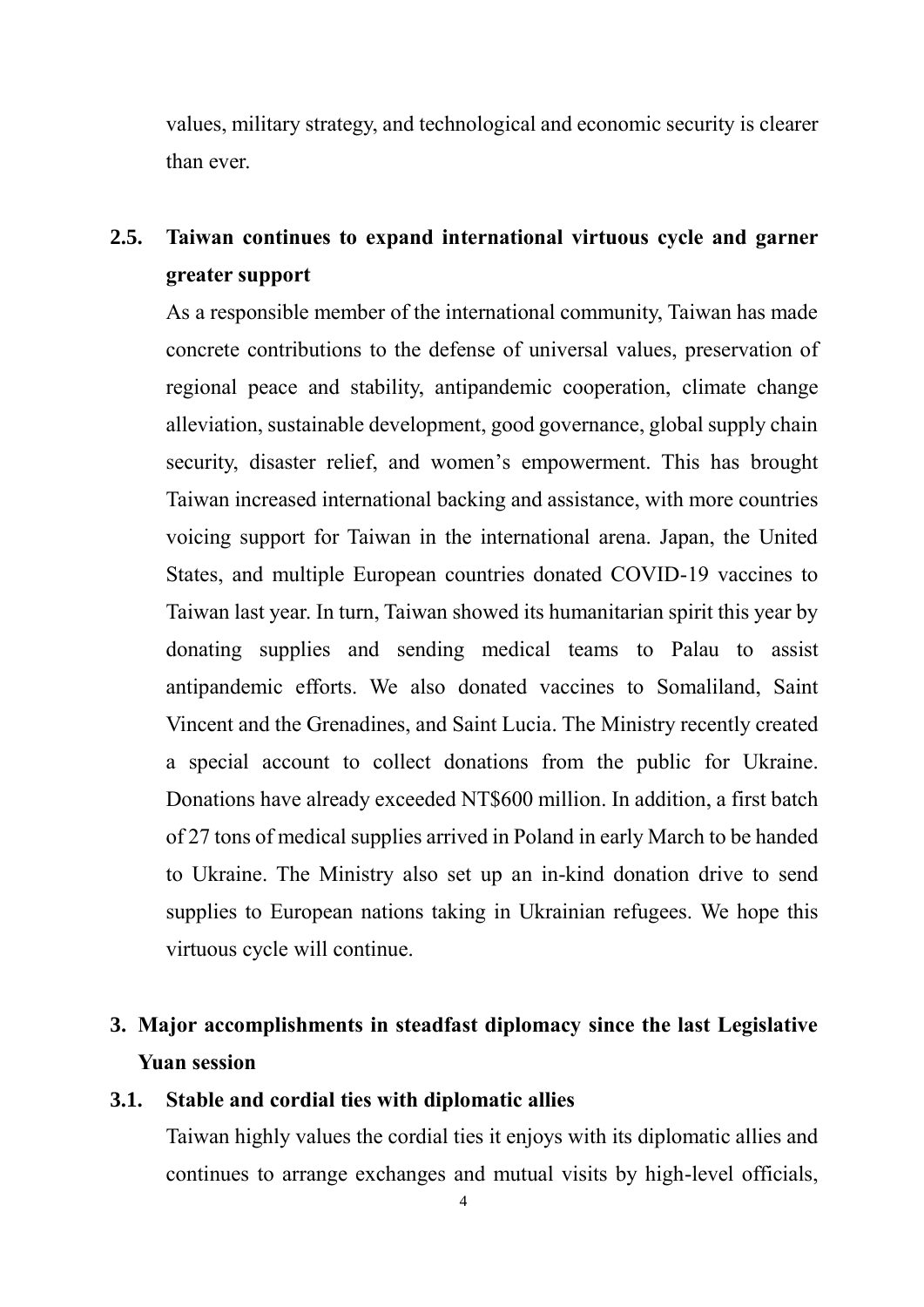while complying with antipandemic measures. Then Honduran President Juan Orlando Hernández Alvarado, the First Lady, and Foreign Minister Lisandro Rosales visited Taiwan last November to jointly celebrate the 80th anniversary of diplomatic ties between Taiwan and Honduras. Valerie Woods, Speaker of the House of Representatives of Belize, also visited Taiwan in November to attend the 2021 Open Parliament Forum coorganized by the Ministry and the Legislative Yuan.

In late January, Vice President Lai Ching-te visited Honduras as President Tsai Ing-wen's special envoy to attend the inauguration ceremony of President Xiomara Castro. During his visit, he twice met with President Castro, reinforcing Taiwan's strong diplomatic relations with Honduras. In Honduras, Vice President Lai also met with Belizean Prime Minister John Briceño, who recently took up our invitation to come to Taiwan. It was his maiden visit as Prime Minister and came 16 years after his first trip. The visit was of great importance to Taiwan-Belize relations.

Cooperation and exchanges with diplomatic allies are proceeding smoothly. These include a donation of patrol boats to Palau, a coast guard goodwill visit to Palau, and a joint patrol mission in international waters. Taiwan also signed agreements on postpandemic economic recovery, women's empowerment, and public health system enhancement with diplomatic allies including Paraguay and Saint Vincent and the Grenadines. The governments of Taiwan and Eswatini signed a memorandum of understanding (MOU) on a reconstruction fund. Taiwan continues to assist its diplomatic allies in combating the pandemic and recovering from natural disasters or social unrest.

The heads of state and prominent political figures of diplomatic allies have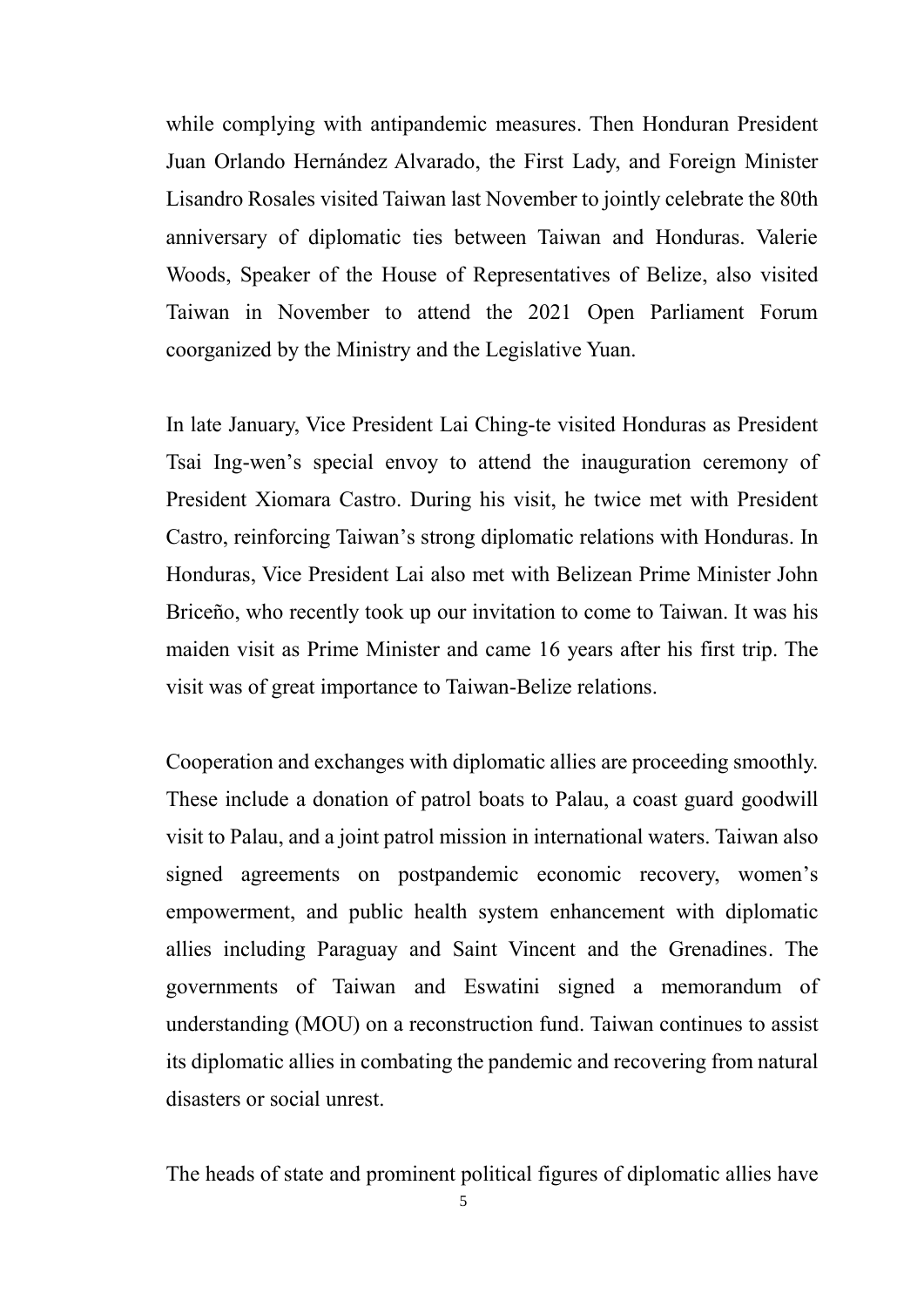publicly endorsed strong diplomatic ties with Taiwan. In an interview with a British newspaper at the end of last year, President of Guatemala Alejandro Giammattei stated that Taiwan is Guatemala's "only real ally." In January, I held a phone call with new Guatemalan Foreign Minister Mario Búcaro to further deepen bilateral ties.

# **3.2. Steady advances in Taiwan-US partnership**

The comprehensive Taiwan-US partnership is rock solid and developing steadily. We have strengthened our ties in multiple ways and continue to engage in close cooperation.

Vice President Lai made stopovers in the United States on his way to and from Honduras. He had cordial interactions with US Vice President Kamala Harris at the presidential inauguration in Honduras. During his transit in the United States, he had a videoconference meeting with Speaker of the US House of Representatives Nancy Pelosi, 18 other members of Congress, and other figures from different fields.

The US government continues to take concrete actions in support of Taiwan. President Joe Biden sent former Chairman of the Joint Chiefs of Staff Michael Glenn Mullen to lead a high-level bipartisan delegation to Taiwan this month. Coming in the context of the escalation of the Russia-Ukraine situation, this was the second US delegation to Taiwan since April last year and fully demonstrated the importance the United States attaches to Taiwan. In February, the United States announced the sale to Taiwan of equipment and services to maintain the Patriot missile system. The deal was the second arms sale to Taiwan by the Biden administration and a continuation of the policy of recent years to normalize arms sales. The US Indo-Pacific Strategy released last month mentioned Taiwan numerous times, showing the US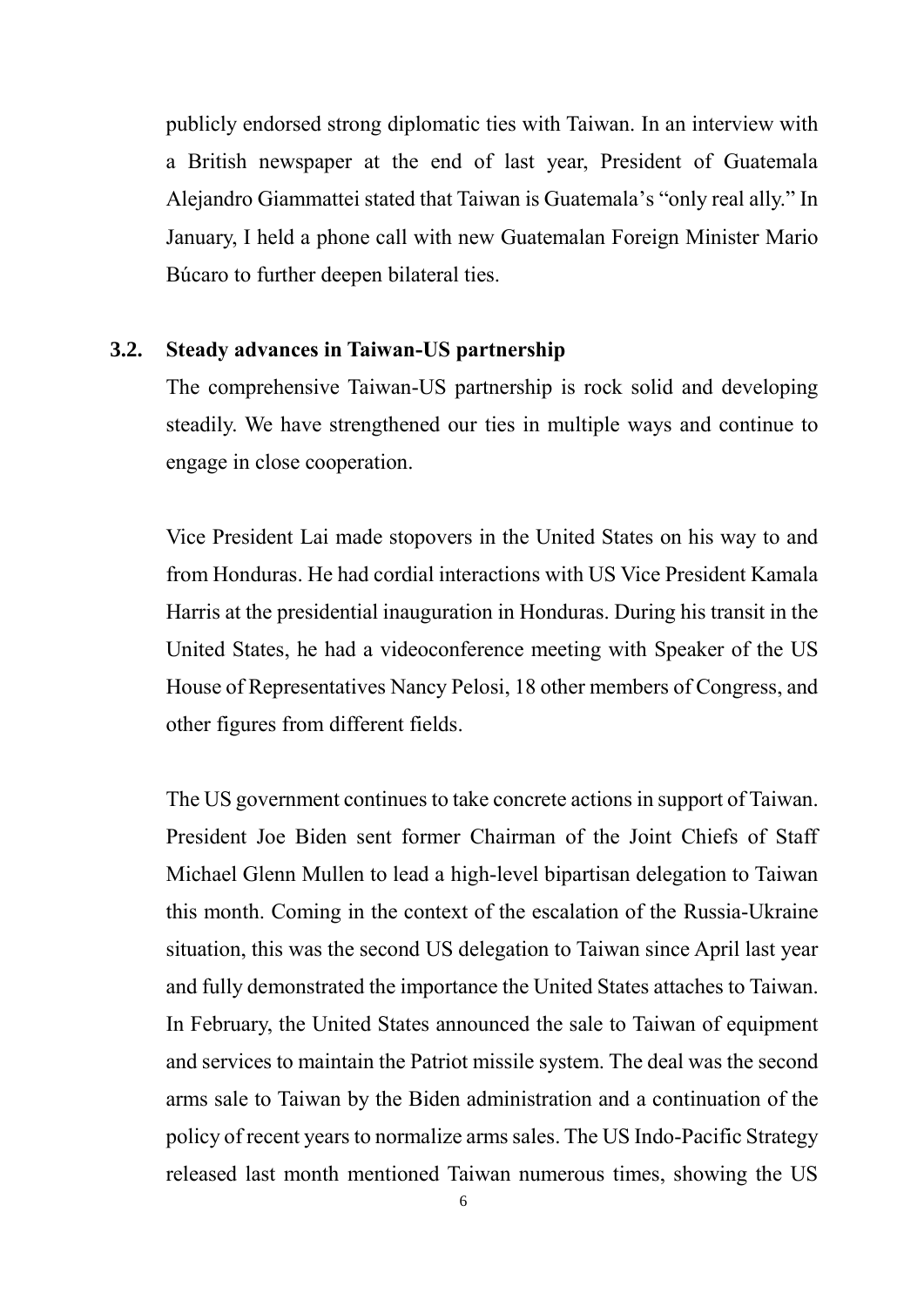commitment to Taiwan. In addition, Minister without Portfolio Audrey Tang and Taiwan's Representative to the United States Hsiao Bi-khim were invited to attend the Summit for Democracy in December last year. The government of Taiwan submitted a written list of commitments to demonstrate its determination to promote democracy with democratic partners. The United States has issued many statements in support of Taiwan. During the Biden-Xi meeting last November, President Biden expressed strong opposition to any unilateral action that would change the status quo or undermine peace and stability across the Taiwan Strait. He has also conveyed support for Taiwan on many international occasions, such as the East Asia Summit in the same month and the US-Japan Summit this year. Secretary Blinken reiterated the importance of peace and stability across the Taiwan Strait in a meeting with the Australian Foreign Minister this year. Secretary Blinken, National Security Advisor Jake Sullivan, and other highranking officials have also reaffirmed the US commitment to the Taiwan Relations Act and the Six Assurances.

The US administration staunchly supports Taiwan's international participation. After Deputy Assistant Secretary of State in the Bureau of East Asia and Pacific Affairs Rick Waters in September last year publicly refuted China's misuse of UN General Assembly Resolution 2758, Secretary Blinken issued a statement on October 26 supporting Taiwan's participation in the United Nations. The press statement underscored that Taiwan's participation is not a political issue but a pragmatic one, and demonstrated strong support for our international engagement.

The US Senate and House of Representatives have shown bipartisan support for Taiwan and, in various ways, continue to urge the US administration to upgrade relations with Taiwan. Senator John Cornyn (R-TX) and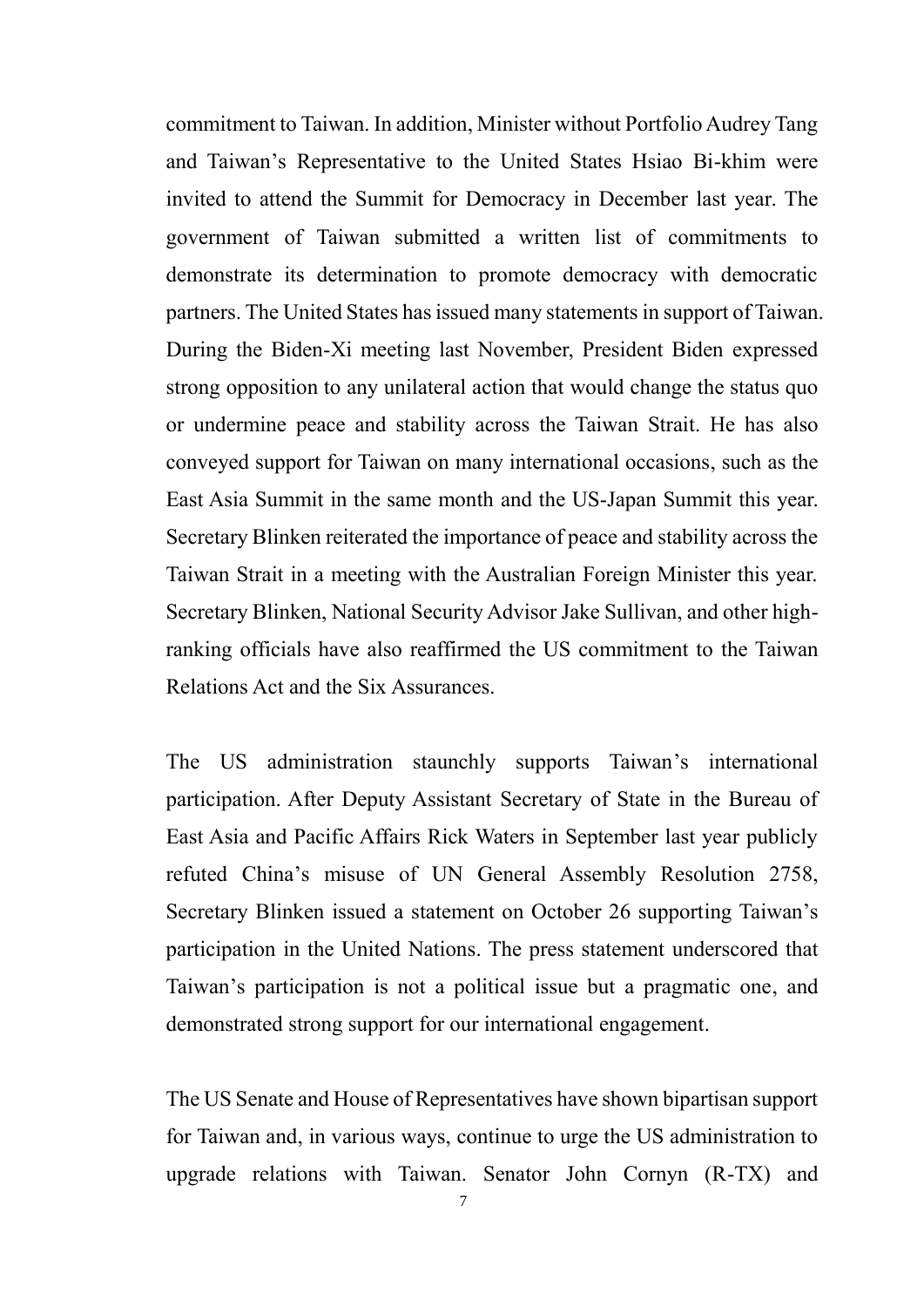Representative Mark Takano (D-CA) separately led successive delegations to Taiwan last November, demonstrating staunch bipartisan support for Taiwan-US relations. Last November, Republican Senator Jim Risch (R-ID), ranking member of the Senate Foreign Relations Committee, and many of his colleagues introduced the Arm Taiwan Act, the Taiwan Deterrence Act, and a resolution commending the government of Lithuania for increasing ties with Taiwan and supporting its firm stance against coercion by China. In February, the House of Representatives passed the America COMPETES Act of 2022, introduced by the Speaker, which includes many components of previous acts backing Taiwan. Last December, President Biden signed into law the National Defense Authorization Act for Fiscal Year 2022, which also included wording favorable to Taiwan. The Consolidated Appropriations Act of 2022 that President Biden signed this month similarly contained numerous articles supporting Taiwan.

Taiwan and the United States have steadily broadened and institutionalized cooperation in many areas. For example, the third Taiwan-US Consultations on Democratic Governance in the Indo-Pacific Region and the second Taiwan-US Economic Prosperity Partnership Dialogue were held in November last year. An agreement to establish the Taiwan-US Technology Trade and Investment Collaboration was signed in December to diversify the development of key supply chains. The second high-level dialogue under the Taiwan-US Education Initiative was held in March this year to continue to deepen cooperation in Chinese language teaching. In addition, 13 online events were held last year under the Global Cooperation and Training Framework (GCTF). The United Kingdom, Slovakia, Israel, and Canada cohosted GCTF events for the first time. In other firsts, the Czech Republic, Saint Christopher and Nevis, and Eswatini held GCTF franchise events in their countries. Australia followed Japan by becoming an official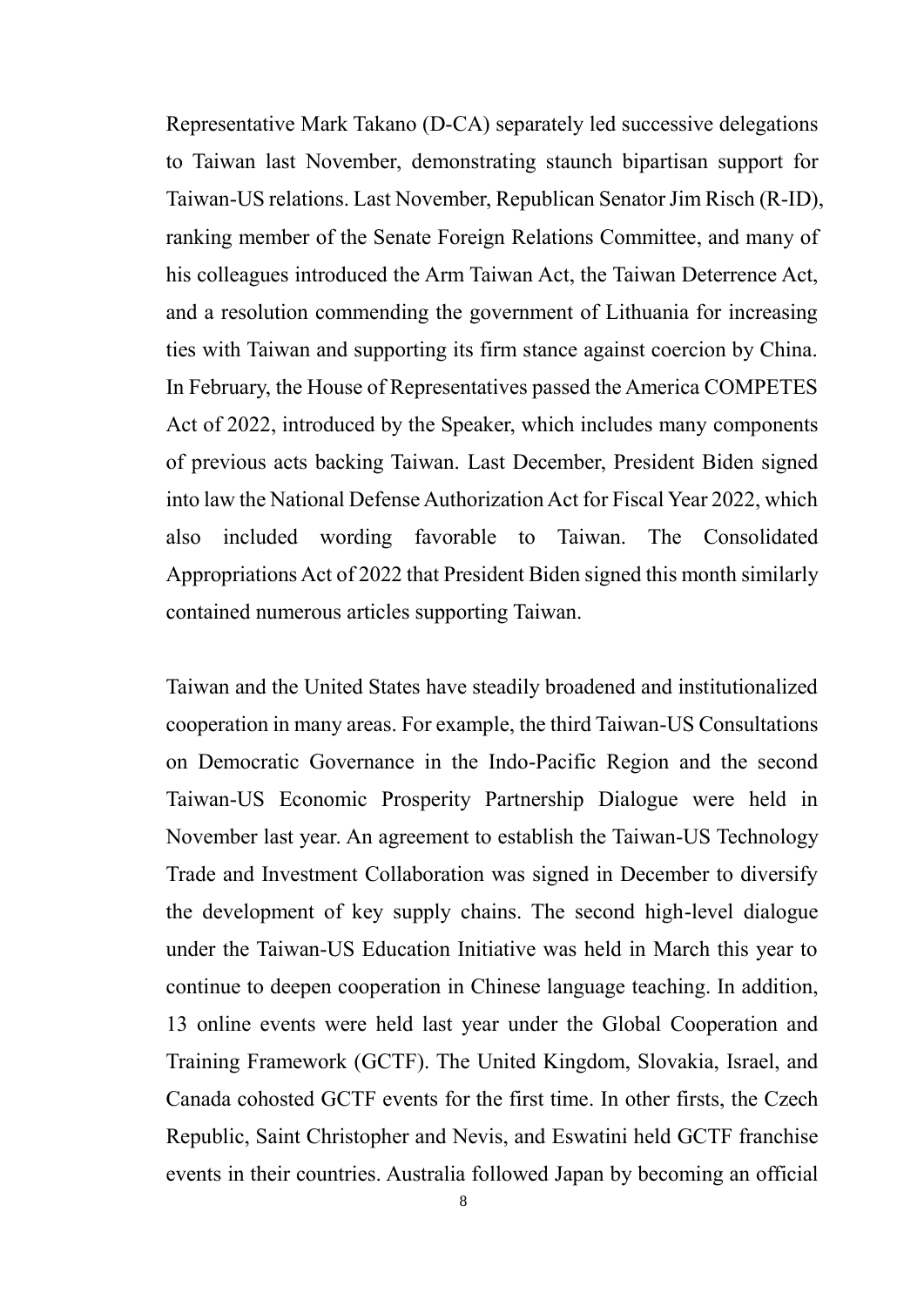partner, and this month India hosted an overseas GCTF event for the first time. We hope this platform will continue to unite the international community in response to global issues.

In addition, a total of 43 resolutions backing Taiwan were passed in 30 states as well as Guam last year. These actions demonstrate the solid friendship between Taiwan and the United States.

# **3.3. Continued enhancement of Taiwan-Japan relations**

Taiwan-Japan relations are stable and cordial. There is a profound bond between our peoples. Japan has shown greater support for Taiwan in the international arena in recent years. Comprehensive and substantive cooperation continues to deepen. Prime Minister Fumio Kishida and other high-ranking officials continue to follow the consistent position of the Japanese government. Cross-strait security has been brought up at various occasions this year, including the Japan-Australia and Japan-US summits and the Japan-France 2+2 meeting. The Japanese government has publicly endorsed Taiwan's participation in the World Health Assembly (WHA) as an observer on numerous occasions, and has welcomed our application to accede to the Comprehensive and Progressive Agreement for Trans-Pacific Partnership (CPTPP), making Japan the staunchest supporter of Taiwan among CPTPP members. In addition, a Taiwan policy task force established by the ruling Liberal Democratic Party last year had two 2+2 dialogues with Taiwan's ruling Democratic Progressive Party. Former Prime Minister Shinzo Abe has shown generous support for Taiwan, stating on several occasions recently that "a Taiwan emergency is a Japanese emergency."

Taiwan and Japan enjoy close exchanges, with parliamentary interactions in particular growing more frequent. In November 2021, for the second time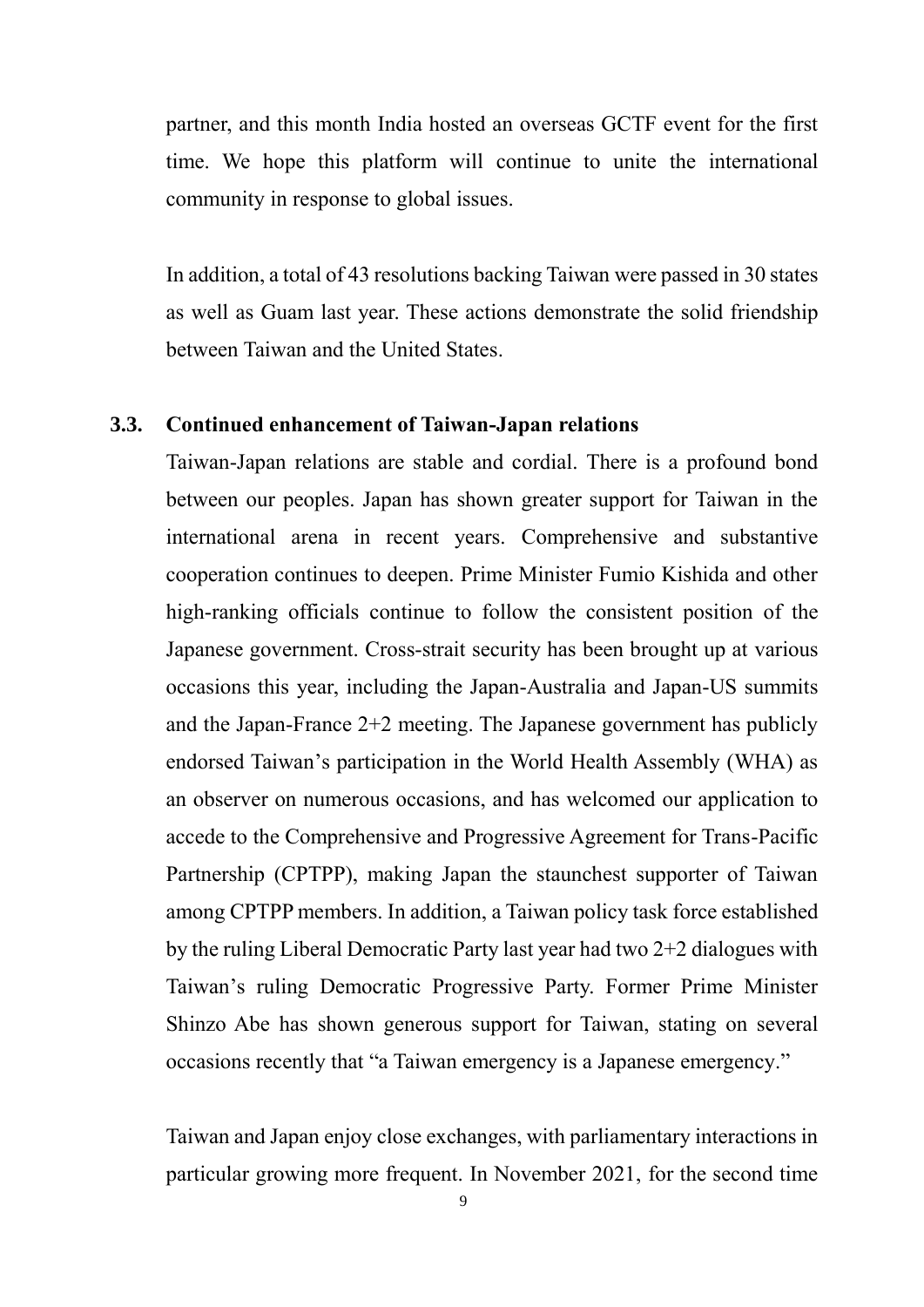the Japan-R.O.C. Diet Members' Consultative Council passed a resolution to support our participation in the WHA. The 45th Taiwan-Japan Economic and Trade Conference was held between January and February this year, during which MOUs were signed to promote customs cooperation and youth exchanges. The agreements will deepen bilateral economic and trade cooperation and partnership. The fourth Taiwan-Japan Third Country Market Cooperation Forum was conducted by videoconference in February to exchange views on market and industrial cooperation between Taiwanese and Japanese companies.

While ensuring food safety and adhering to international norms, Taiwan adjusted import restrictions last month on food products from five prefectures affected by the Fukushima disaster. Taiwan and Japan will continue to strengthen food safety cooperation and establish a platform for dialogue. In addition, Japan has donated six batches totaling over 4.2 million doses of the AstraZeneca vaccine to Taiwan, which is more than any other country. Taiwan in return has donated antipandemic supplies such as oxygen concentrators to Japan, creating a virtuous cycle. The Japan-Taiwan Co-Prosperity Leaders Alliance, formed at the end of last year, called for the institutionalization of bilateral exchanges. The move fully demonstrates the value of the friendship between Taiwan and Japan.

# **3.4. Steady advancement of Taiwan-Europe relations**

Relations between Taiwan and Europe have maintained a healthy momentum. Taiwan is an important values-based partner for Europe in the Indo-Pacific region. Taiwan and the EU have fortified bilateral cooperation and jointly responded to global challenges through the Human Rights Consultation, the Labor Consultation, the EU Investment Forum, and other platforms.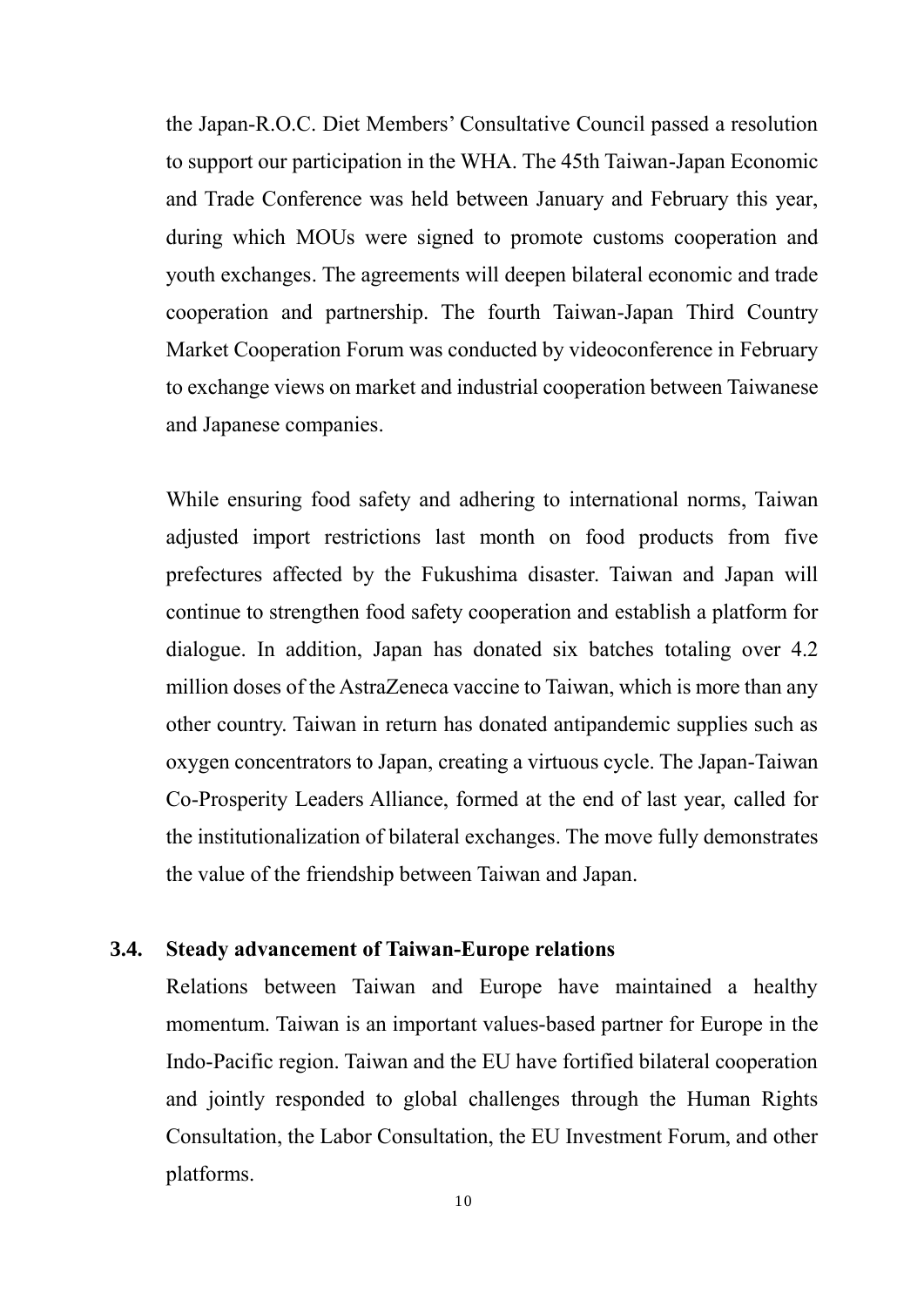Last October, President Tsai delivered, via video, an address to share Taiwan's democratic experience at the 25th Forum 2000 Conference held by the Czech Republic. I gave a closing address to the forum. The same month, I visited Slovakia, the Czech Republic, and Belgium. During the trip, I delivered a keynote speech at a GLOBSEC conference in Slovakia, visited Czech Senate President Miloš Vystrčil, and addressed the first annual meeting of the Inter-Parliamentary Alliance on China (IPAC) in Rome via video link. Also in the same month, National Development Council Minister Kung Ming-hsin led an economic and trade delegation to the Czech Republic, Slovakia, and Lithuania. Eighteen MOUs were signed to deepen economic and trade exchanges with Europe. In November, former Vice President Chen Chien-jen was invited to speak at a democracy forum in Lithuania and also paid a visit to Poland, further demonstrating Europe's recognition of our democracy.

Our European friends have shown their support by visiting Taiwan. Karol Galek, State Secretary of the Ministry of Economy of the Slovak Republic, led a delegation to Taiwan last December. He signed the protocol of the first session of the Taiwanese-Slovak Commission on Economic Cooperation and another nine MOUs. A delegation of the heads and members of parliamentary groups for relations with Taiwan from the three Baltic states; a delegation led by Alain Richard, Chairman of the French Senate's Taiwan Friendship Group; and a delegation led by François de Rugy, Chairman of the French National Assembly's France-Taiwan Parliamentary Friendship Group visited Taiwan in quick succession.

Europe has put security across the Taiwan Strait higher on its agenda. The importance of cross-strait peace has been brought up at several international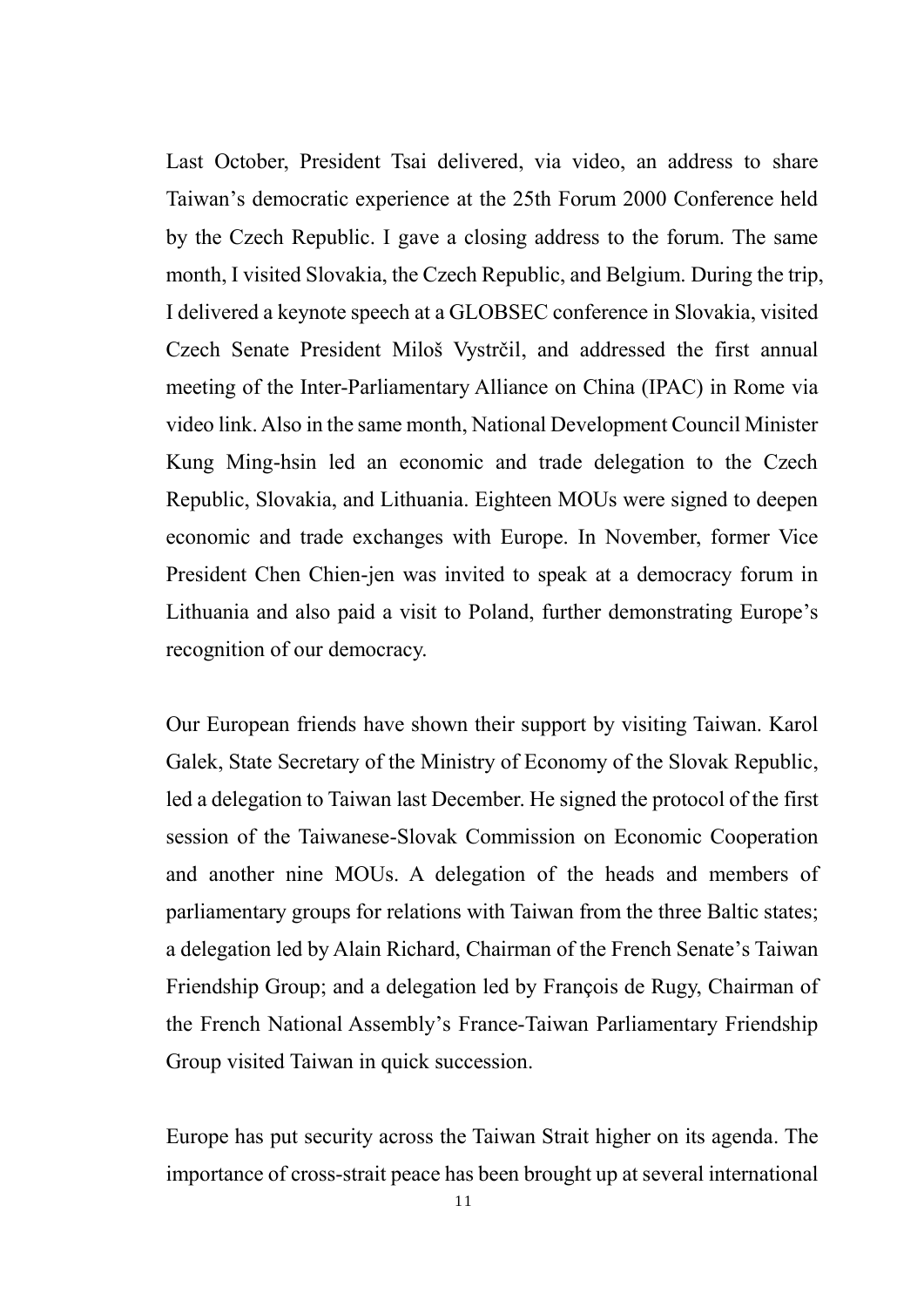occasions such as the EU-US, EU-Japan, and UK-Australia summits. The coalition agreement of Germany's new government at the end of last year and a government program statement issued by the new Czech cabinet early this year both included wording in support of Taiwan. UK Prime Minister Boris Johnson publicly underscored the need for peace across the Taiwan Strait. In this cordial atmosphere, Taiwan and Europe have developed substantive relations in various areas. The Taiwanese Representative Office in Lithuania officially began operations last November. It is the first new representative office that Taiwan has set up in Europe in 18 years. Our government launched an investment fund for central and eastern Europe to promote cooperation and development in semiconductors and other sectors. Taiwan and the United Kingdom signed an MOU on the exchange of driving licenses last December. Taiwan and the government of the Flanders Region in Belgium signed a framework MOU on cooperation in January. In addition, the proposed European Chips Act was unveiled by the European Commission in February, marking the second time it had mentioned the desire to strengthen cooperation with Taiwan in an official document.

The European Parliament (EP) and the national parliaments of many European countries have been staunch supporters of Taiwan. Since the beginning of last year, the EP has passed 17 resolutions that are favorable to Taiwan. The *EU-Taiwan Political Relations and Cooperation Report* it adopted last October for the first time called for comprehensive enhancement of bilateral political relations. The EP also passed resolutions last month to adopt annual reports on the implementation of the EU Common Foreign and Security Policy and the Common Security and Defense Policy. The reports urge China to stop threatening the peace and stability of the Taiwan Strait and the Indo-Pacific region. Members of the Special Committee on Foreign Interference in all Democratic Processes in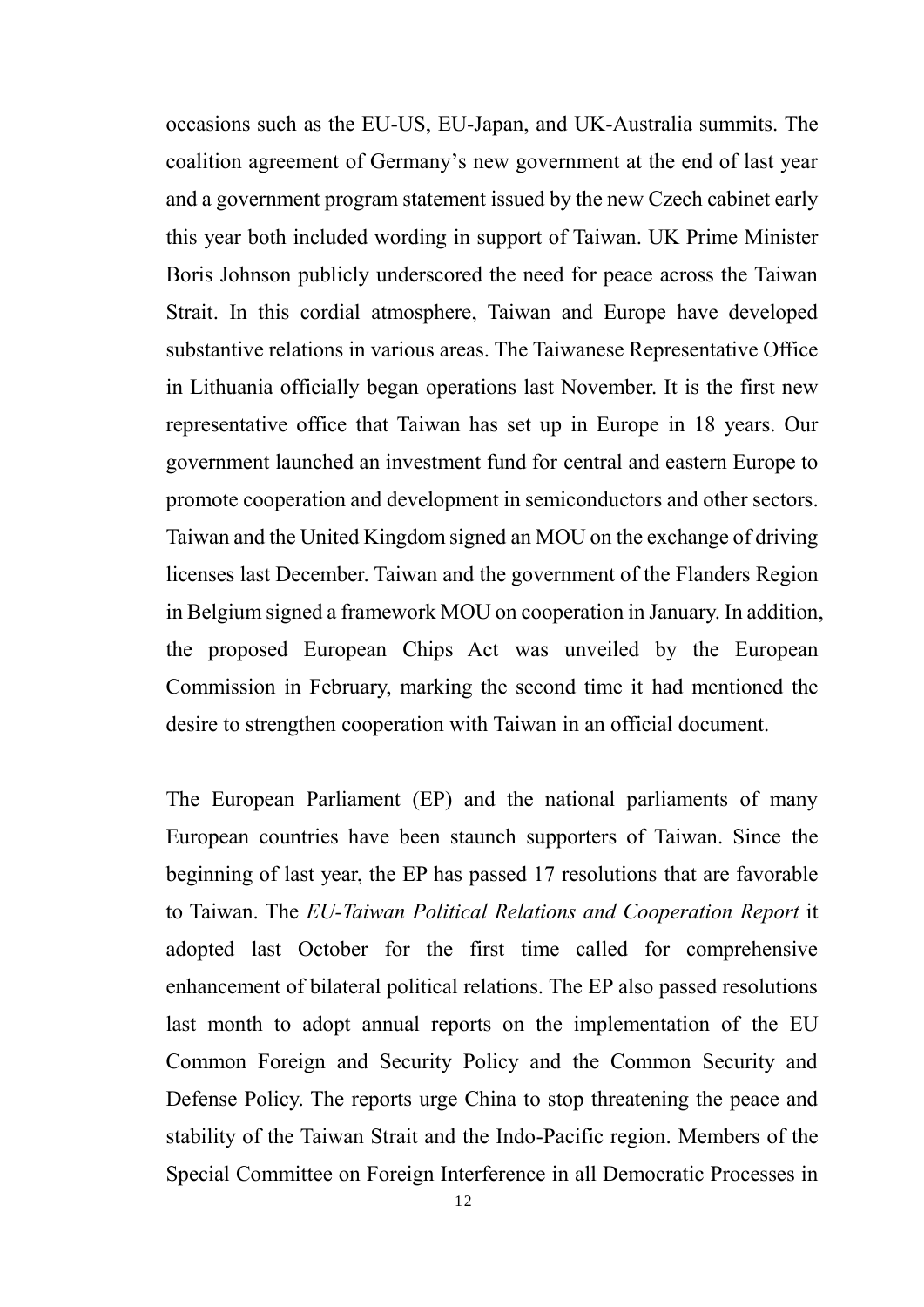the European Union, including Disinformation visited Taiwan last November, marking the first official EP delegation to Taiwan. Their subsequent report and policy recommendations were adopted in early March. In addition, Formosa Club cochairs from 25 parliaments in Europe as well as 41 EP members representing IPAC sent letters to high-ranking EU officials urging them to support Lithuania in resisting China's coercion. Eight national parliaments, including those in France and the Netherlands, have passed 13 resolutions backing Taiwan since the start of last year.

### **3.5. Further deepening the New Southbound Policy**

The New Southbound Policy is an important regional policy for Taiwan in Asia. Taiwan has achieved considerable success in deepening diverse exchanges with target countries.

In terms of economic and trade exchanges, Taiwan's exports to partner countries reached US\$82.58 billion in 2021, a record high since the New Southbound Policy was launched and representing year-on-year growth of 35.2 percent, exceeding the growth rate of total exports. Two-way investment also expanded significantly. More than 500 cases of inbound investments from these partners were approved, up 162.32 percent year-onyear, while outbound investments rose 105.97 percent. These figures highlight the importance of New Southbound Policy partner countries to future economic recovery and restructuring of global supply chains. Industrial collaboration forums were held virtually with Indonesia, Thailand, Malaysia, Vietnam, the Philippines, and India. The 10th Taiwan-India Cooperation Forum was also held online. Promotional activities for the halal industry were held, market needs of New Southbound Policy partners were assessed, and assistance was provided to Taiwanese companies seeking business opportunities overseas.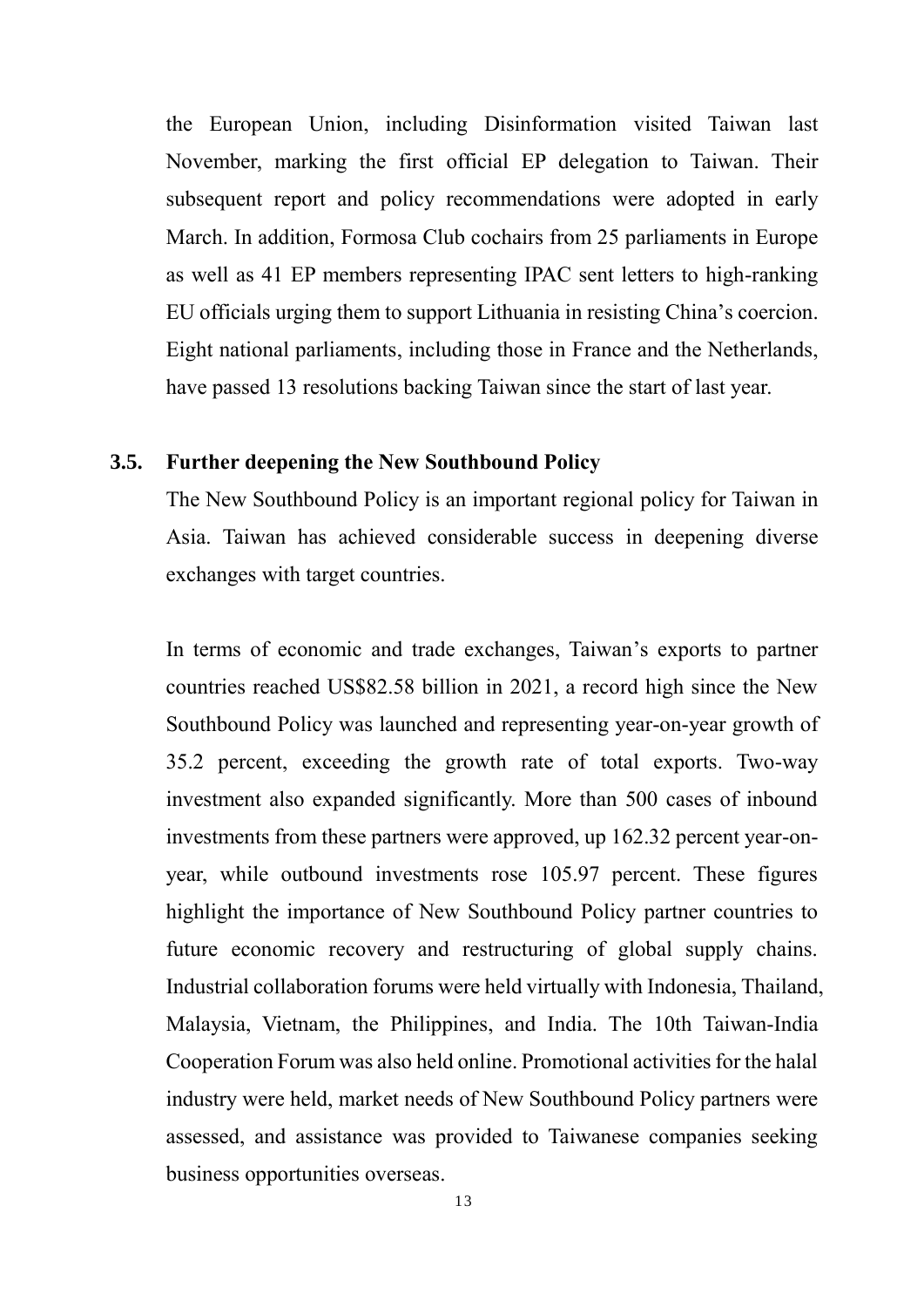More than 2,700 individuals on personnel exchanges from New Southbound Policy partner countries remained in Taiwan last year. They include graduates from industrial-academia collaboration programs for international students. Other programs launched by Taiwan include internships for Philippine young farmers and a digital trade skills training program.

With regard to resource sharing, Taiwan has continued to conduct online training, conferences, and keynote lectures that provided training to more than 170 healthcare professionals. Essential medical supplies were also sent to assist the fight against the pandemic. More than 110,000 individuals from New Southbound Policy partner countries came to Taiwan for medical treatment, accounting for roughly half of all recipients of international medical services provided by Taiwan.

Taiwan has continued to demonstrate its commitment to humanitarian assistance by donating US\$500,000 and nearly 100 tons of supplies to the Philippines for postdisaster reconstruction after it was hit by Typhoon Rai last December.

# **3.6. Increasing momentum for Taiwan's international participation**

Owing to China's interference, Taiwan has been unable to participate in the UN system, but the international community widely recognizes that Taiwan can help. An ever-increasing number of nations, including their executive and legislative branches of government, media, and citizens, have acknowledged that Taiwan's appeal for international participation is both appropriate and legitimate. The magnitude of support for Taiwan has increased steadily year after year.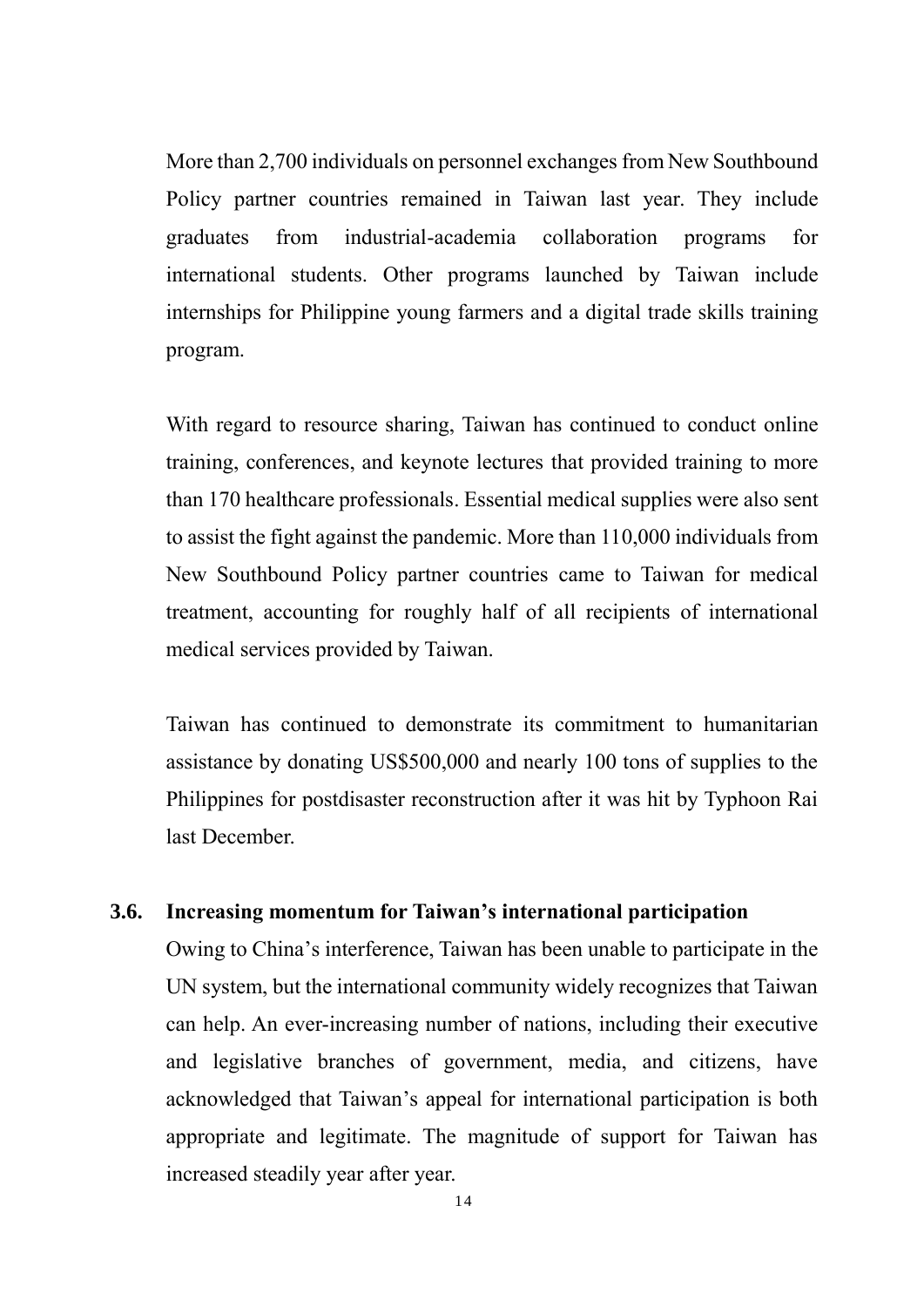Last October, Secretary Blinken issued a statement endorsing Taiwan's participation in the UN system. The international community continues to back Taiwan's participation in related specialized agencies and mechanisms. Diplomatic allies, including Paraguay and the Marshall Islands, endorsed Taiwan's participation in the World Health Organization (WHO) by giving speeches, submitting written statements, or sending letters to the WHO Director-General during the 150th session of the WHO Executive Board earlier this year. The United States, Japan, the United Kingdom, and the EU also echoed the appeal for Taiwan to join WHO. The parliaments of Canada, France, Italy, Argentina, and other countries have publicly supported Taiwan's participation in the 41st International Civil Aviation Organization (ICAO) Assembly, which will be held in September, as well as other technical meetings. Taiwan's ICAO bid received additional public backing from Secretary Blinken. Following past precedents, Taiwan participated as a nongovernmental organization delegation in the 26th Conference of the Parties (COP26) to the UN Framework Convention on Climate Change last November. Diplomatic allies and parliamentarians of eight friendly nations sent letters or gave remarks calling for Taiwan's participation. During COP26, Taiwan held 30 bilateral meetings with 11 countries, including diplomatic allies, the United States, and the United Kingdom, and attended 14 side events. The Ministry also released a short film, *A Green Promised Land*, and held a Taiwan Day activity.

Taiwan continues to bolster its participation in the Asia-Pacific Economic Cooperation (APEC) forum. Leader's Representative Morris Chang attended the APEC Economic Leaders' Meeting and the Leaders' Dialogue with the APEC Business Advisory Council last November. During the meetings, he sought the support of APEC members for Taiwan's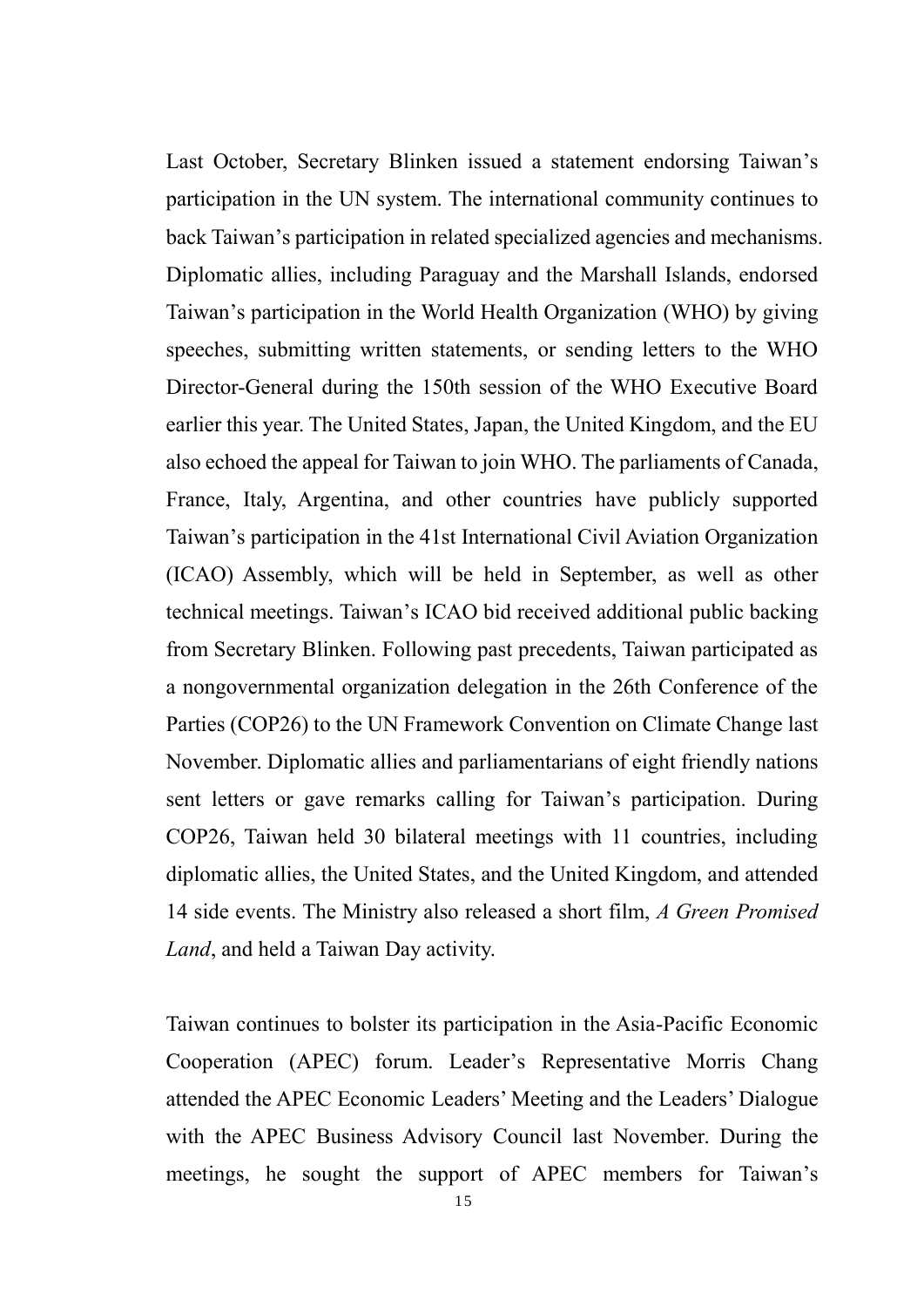participation in the CPTPP. Between late October last year and mid-February this year, Taiwan attended six APEC meetings for senior and higher-level officials—two Senior Officials' Meetings, the Small and Medium Enterprises Ministerial Meeting, the Finance and Central Bank Deputies' Meeting, the Finance Ministers' Meeting, and the APEC Ministerial Meeting. During this same period, we hosted eight APEC seminars and activities. Taiwan donated a total of US\$1.5 million to APEC last year.

Taiwan continues to push for participation in many other international organizations. We established the Taiwan-Central American Bank for Economic Integration Partnership Trust Fund last November. We were reelected to the Executive Committee of the African-Asian Rural Development Organization (AARDO) and elected to the Management Committee of the AARDO Corpus Fund. During the 89th INTERPOL General Assembly, the administrations of diplomatic allies and numerous friendly nations as well as over 860 parliamentarians, local councilors, and representatives from 44 countries and multilateral organizations expressed support for Taiwan in various ways.

### **3.7. Taking proactive steps to make our voice heard internationally**

The Ministry continues to employ a variety of approaches to speak to the international community, including arranging interviews for President Tsai with the international media. Dating back to last year, I have given nearly 40 interviews to international media outlets, which were widely reported in print and electronic media. We provided assistance to journalists dispatched or relocated to Taiwan by eight news outlets, including the US-based ABC News and Japan-based *Nikkei Asia*. A total of 75 international media outlets are currently registered in Taiwan. We have also collaborated with the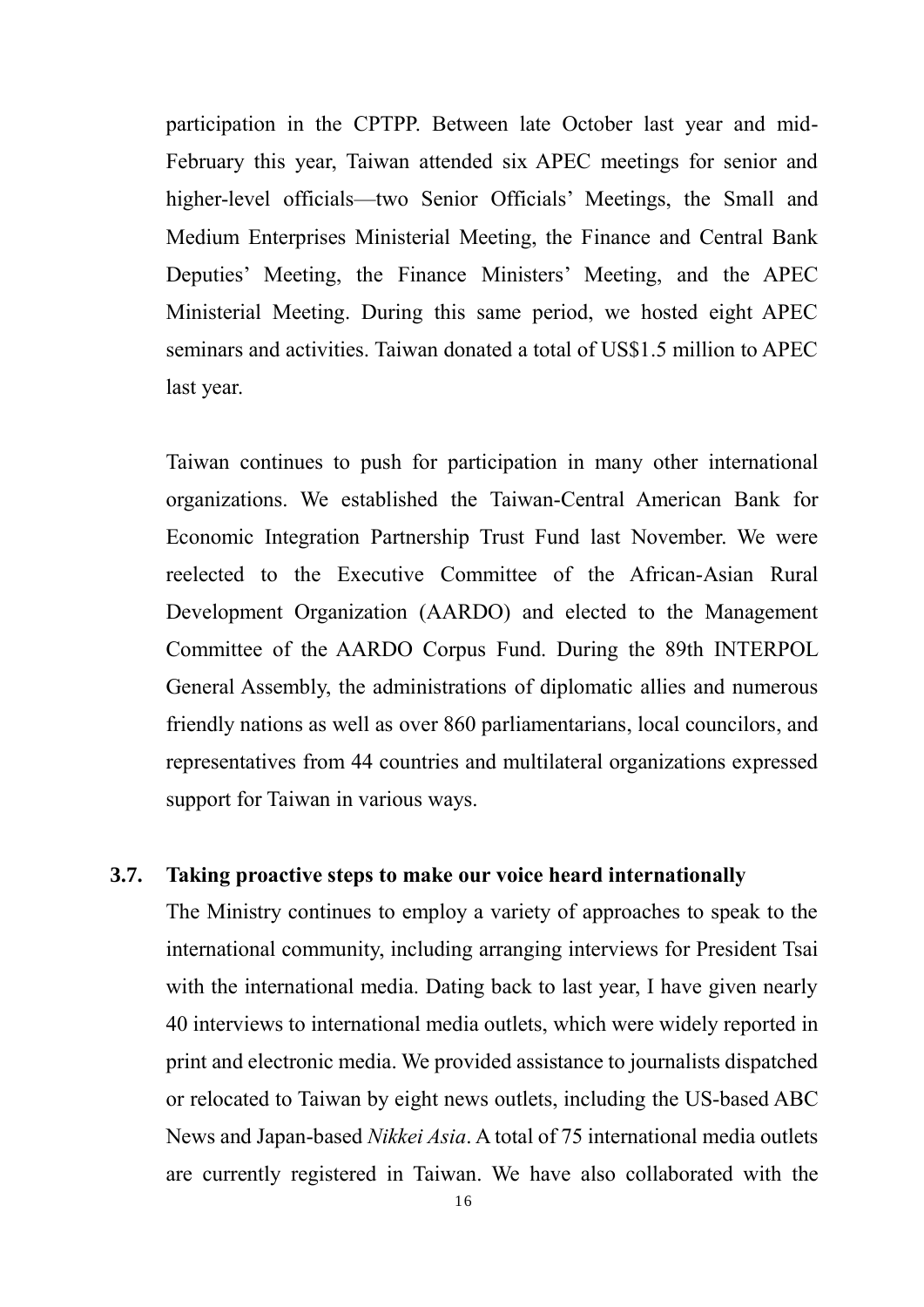international media to promote a positive image of Taiwan. The fourth series of the *Embracing Taiwan* program, produced and broadcast in partnership with television companies in New Southbound Policy partner countries, reached nearly 190 million viewers.

The Ministry's official Facebook page has attracted more than 230,000 followers since its launch, and the Facebook pages of our overseas missions have a combined total of nearly 720,000 followers. The 106 Facebook accounts and 230 websites of these overseas missions help promote our key interests. Meanwhile, our official Twitter account has reached more than 230 million users, effectively raising Taiwan's international visibility.

### **4. Further advancing steadfast diplomacy**

The Ministry continues to forge ahead with steadfast diplomacy, focusing on the following priorities:

#### **4.1. Consolidating ties with diplomatic allies**

We are doing our utmost to consolidate relations with diplomatic allies. With due adherence to pandemic prevention regulations, we continue to promote high-level mutual visits and expand bilateral cooperation. We will also work with democratic partners to support our allies. However, Taiwan will not engage in a pointless game of checkbook diplomacy with China. When Taiwan and Nicaragua terminated diplomatic relations, more than 100 prominent political figures from the United States, Japan, European countries, and diplomatic allies expressed support for Taiwan. This has strengthened our belief that consolidating ties with diplomatic allies based on the principle of mutual assistance for mutual benefit is the right way forward.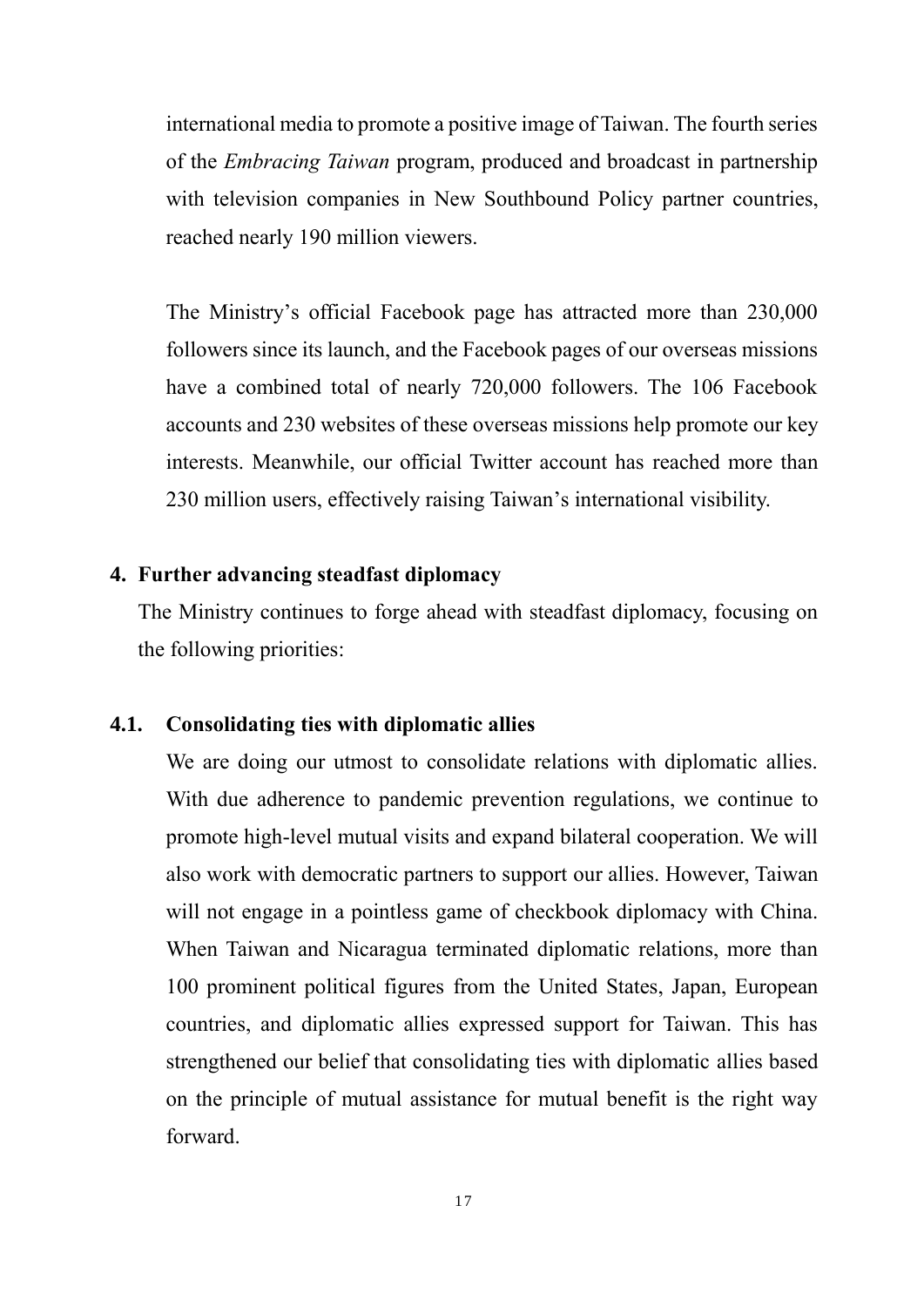#### **4.2. Deepening relations with like-minded and friendly nations**

We will make good use of the favorable international climate, align with friendly forces worldwide, and continue to bolster partnerships with such like-minded nations as the United States, Japan, European countries, Canada, Australia, and New Zealand to jointly counter threats and challenges and advance regional peace, stability, and prosperity.

# **4.3. Increasing international participation and making proactive contributions**

Based on the principles of professionalism, pragmatism, and making contributions, we will combine public- and private-sector resources and strengths to expand international participation through various means, while safeguarding our rights and interests in organizations to which we already belong.

# **4.4. Strengthening implementation of the New Southbound Policy**

To implement this policy, our government is focusing on four pillars: economic and trade cooperation, personnel exchanges, resource sharing, and regional connectivity. Taiwan's soft power is creating new mutually beneficial cooperation models as we seek to make substantive contributions to regional development.

# **4.5. Endeavoring to join regional economic integration mechanisms and strengthening regional cooperation**

Our highest priority is joining the CPTPP. Our government officially submitted an application for accession last year. The Ministry will continue to actively seek the support of CPTPP members through bilateral and multilateral channels. Japan has already said that it welcomes our bid.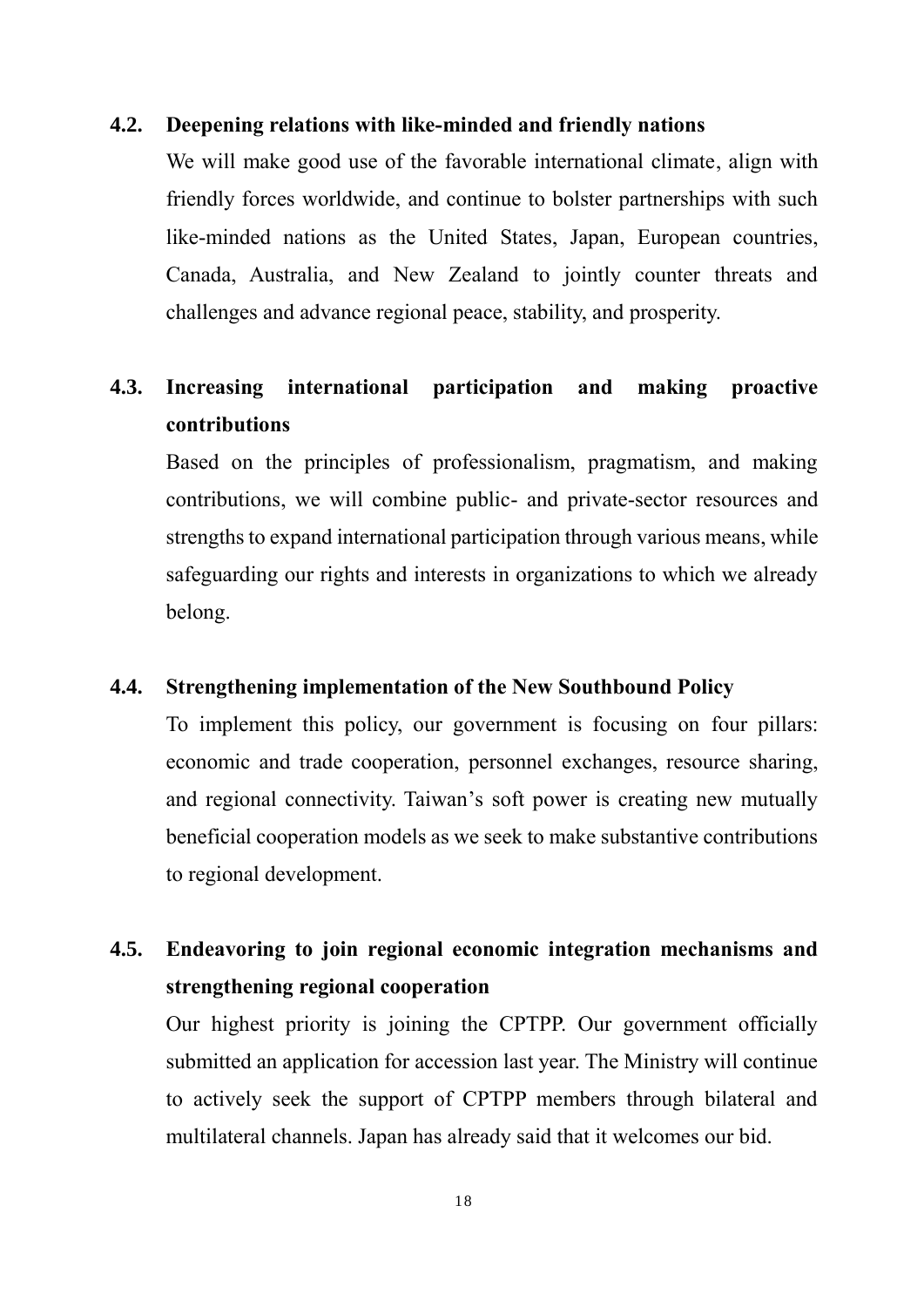#### **4.6. Making our voice heard internationally**

We continue to employ diverse approaches to communicate our message to the international community so that the world can better understand and further support Taiwan. In particular, we will arrange foreign media interviews and increase our use of new media platforms to highlight a positive image of Taiwan.

### **4.7. Fulfilling our international responsibilities**

Taiwan works closely with friendly countries to respond to changes in the international landscape, upholds international norms, and takes action to meet the UN Sustainable Development Goals. We will staunchly uphold the worldwide consensus on maintaining the status quo of peace and stability across the Taiwan Strait and safeguard democratic values and the rulesbased international order.

#### **4.8. Improving public services and facilitating greater travel convenience**

The Ministry continues to improve public services and facilitate greater travel convenience. During the pandemic, the Ministry has provided a wide range of services and travel updates to expatriates and has flexibly processed marriage visa interviews. We have also employed diverse channels to provide travel safety advice. Furthermore, we have proactively promoted international recognition of Taiwan's digital COVID-19 vaccination certificate, which is now connected to the EU Digital COVID Certificate system.

# **5. Conclusion**

I would like to once again thank the Legislative Yuan and the distinguished members of the Committee for the support and encouragement you give to the Ministry. Despite formidable changes to the international landscape, challenges